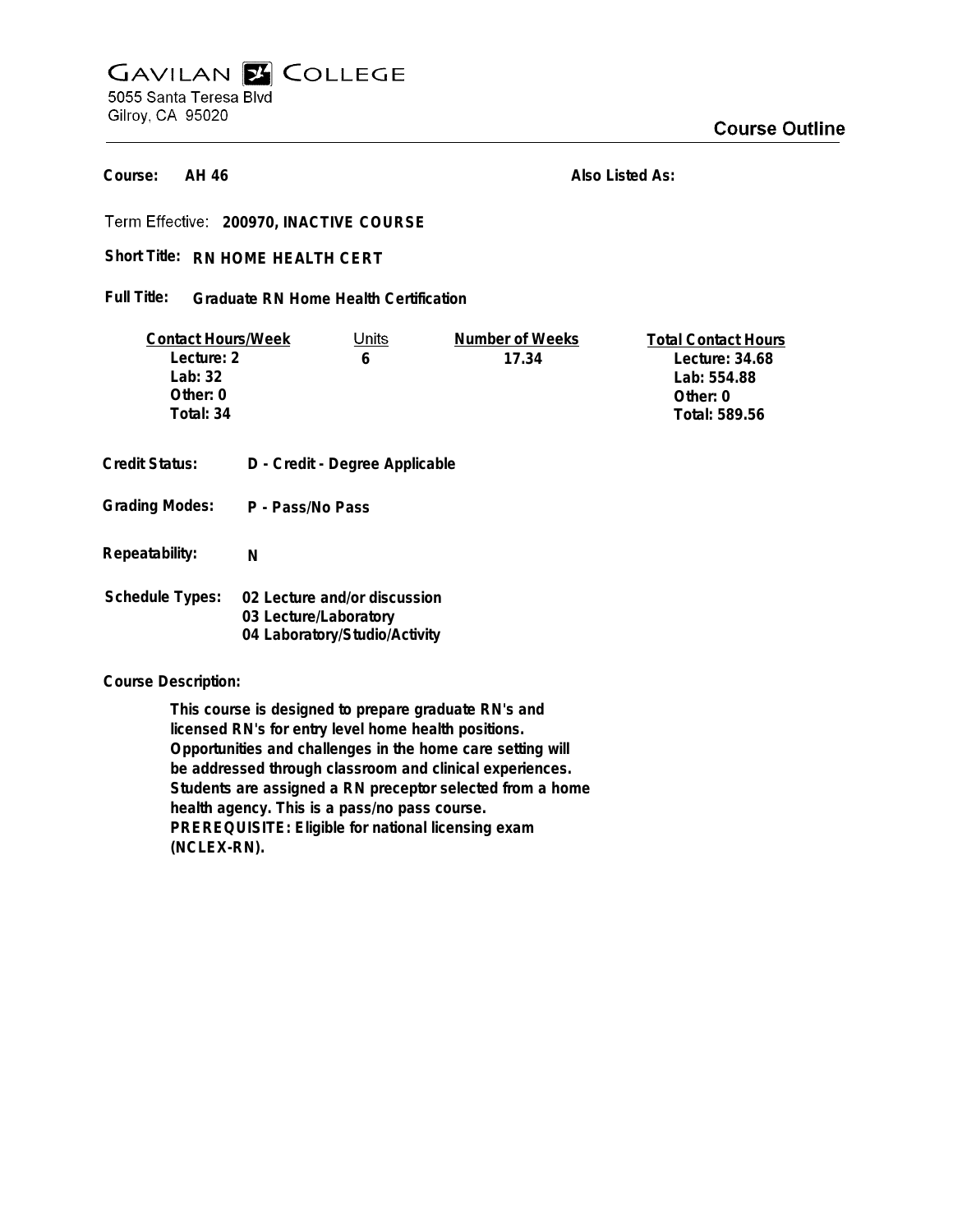**ARTICULATION and CERTIFICATE INFORMATION Associate Degree: CSU GE: IGETC: CSU TRANSFER: Transferable CSU, effective 199830 UC TRANSFER: Not Transferable**

## **PREREQUISITES:**

### **COREQUISITES:**

**STUDENT LEARNING OUTCOMES:**

**Overall:**

**1. Identify the effects of health care changes and managed care in home health.**

**2. Identify skills required for a successful transition into home health.**

**3. Distinguish roles of the multi-disciplinary home care team as it relates to the home care delivery system.**

**4. Describe standards and guidelines for documentation,**

**regulations, reimbursement and quality assurance consideration in home care.**

**5. Implement the nursing process as it relates to home care.**

**6. Demonstrate clinical skills required in home care when working with all age groups.**

**7. Discuss ethical and legal aspects relevant to home health nursing practice.**

**8. Provide care for a group of clients in the home setting in a safe, timely and cost effective manner.**

**9. Implement critical thinking skills to problem solve, make appropriate decisions, and set priorities in the home care environment.**

**Theory: Upon completion of this course, the learner will be able to: 1. Delineate the roles of the registered nurse in home health care.**

**2. Discuss the role of the home health nurse as manager of client clare including continuity, advocacy, and accountabiity.**

**3. Recognize the influence of culture in home health nursing. Clinical: Upon completion of this course, the learner will be able to:**

**1. Complete an assessment of the client, family, and environment in home care.**

**2. Diagnose home care needs and establish a plan of care in collaaboration with the client in the health care team.**

**3. Implement planned nursing interventions and teaching strategies to assist the client in goal attainment.**

**4. Evaluate client progress toward defined goals, effectiveness of nursing interventions and revise plan of care as needed.**

**5. Participate in self-evaluation and peer review.**

**6. Practice within the ethical and legal framework of home health nursing.**

**COURSE OBJECTIVES:**

**Week 1 Upon completion of this unit, the student will be able to: 1. Identify the progress and current status of home health**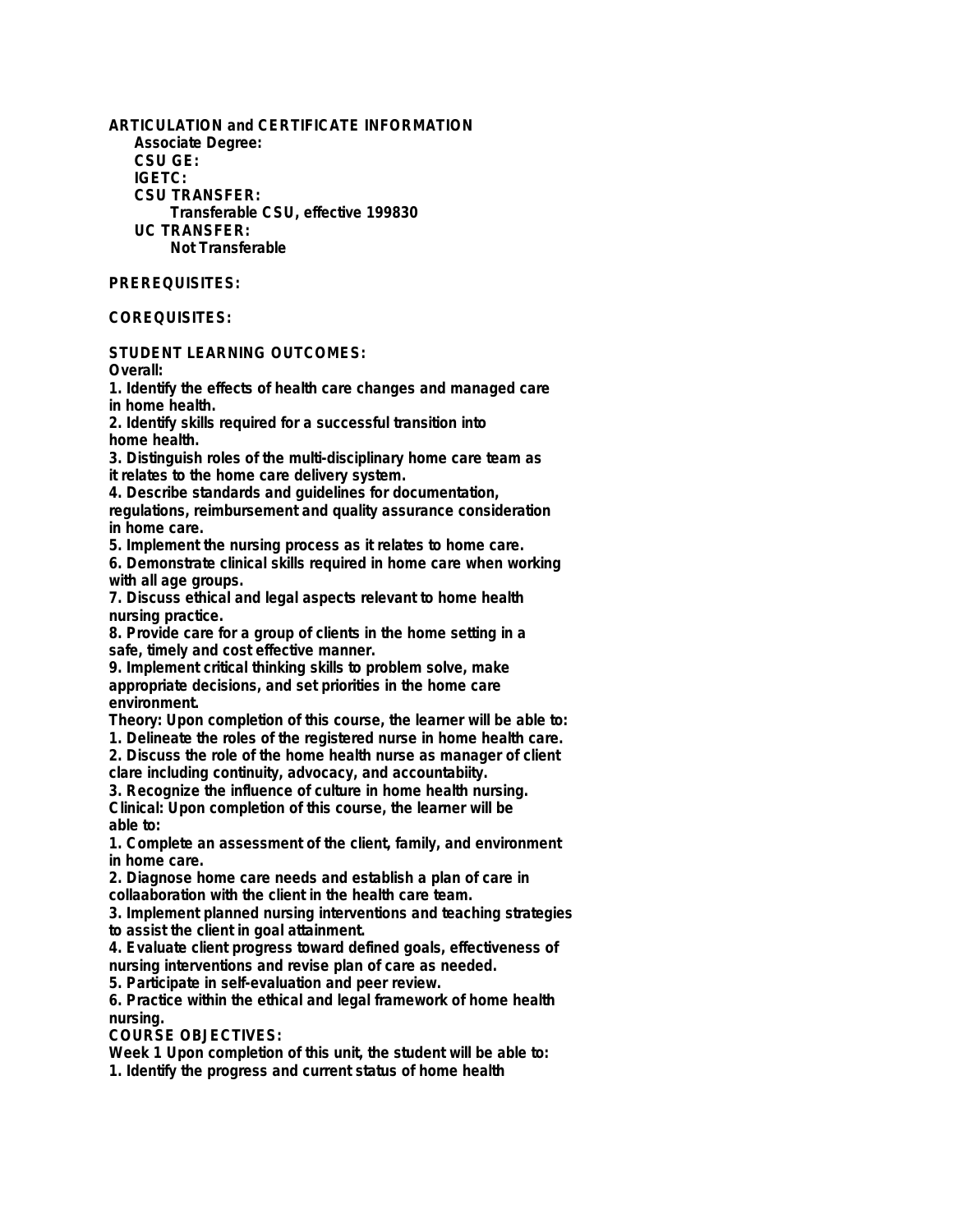**nursing; and**

**2. Distinguish between the hospital and home health care nursing role.**

**Week 2 Upon completion of this unit, the student will be able to: 1. Discuss individual, family, and community assessments in home health nursing; and**

**2. Describe the implementation of the nursing process in the home setting.**

**Week 3 Upon completion of this unit, the student will be able to: 1. Discuss standards and guidelines for documentation related to reimbursement issues, and**

**2. Identify common documentation form and when to use.**

**Week 4 Upon completion of this unit, the student will be able to:**

**1. Discuss roles and functions of the home health care team; and 2. Identify the effect of reimbursement and health care reform on home care nursing practice.**

**Week 7 Upon completion of this unit, the student will be able to: 1. Discuss legal and ethical issues relevant to home health nursing practice, and**

**2. Identify issues pertaining to confidentiality and access to home care records.**

**Week 8 Upon completion of this module, the student will be able to: 1. Demonstrate inserting a peripheral IV and drawing blood with emphasis on safety;**

**2. Demonstrate proper use of various infusion pumps, and**

**3. Identify different types of IV solutions and when they are used.**

#### **TOPICS AND SCOPE:**

**Inactive Date: 05/11/2009**

**Inactive Term: Fall 2009**

**1 2 Lec Introduction to Home Health Course**

**32 Lab Overview of Home Health Nursing**

**I. Historical perspective of home care**

**II. Transition from hospital based to home care**

**1) Access to support, 2) Critical Thinking,**

**3) Autonomous decision making/prioritizing, 4)**

**Time management--visits, charting, duplications**

**III. Adapting to the transition**

**1) Client vs. Hospital turf, 2) Orientation**

**toward reimbursement, 3) Isolation-Independence,**

**4) professional accountability**

**IV. Home visiting Step**

**1) Pre-visit - telephone screening/mapping**

**2) Visit, 3) Post visit**

**V. ANA Home Care Nursing Standards (handout)**

**VI. Home Care Bill of Rights (handout)**

**VII. Safety Considerations**

**1) Universal precautions, 2) infection**

**control, 3) Biohazardous waste management,**

**4) Client/nurse safety issues, 5) Neighborhood safety**

**2 2 Lec Assessment**

**32 Lab Individual - Cultural Diversity, Physical (chief complaint, past medical history, general appearance, skin, HEENT, respiratory, CV,**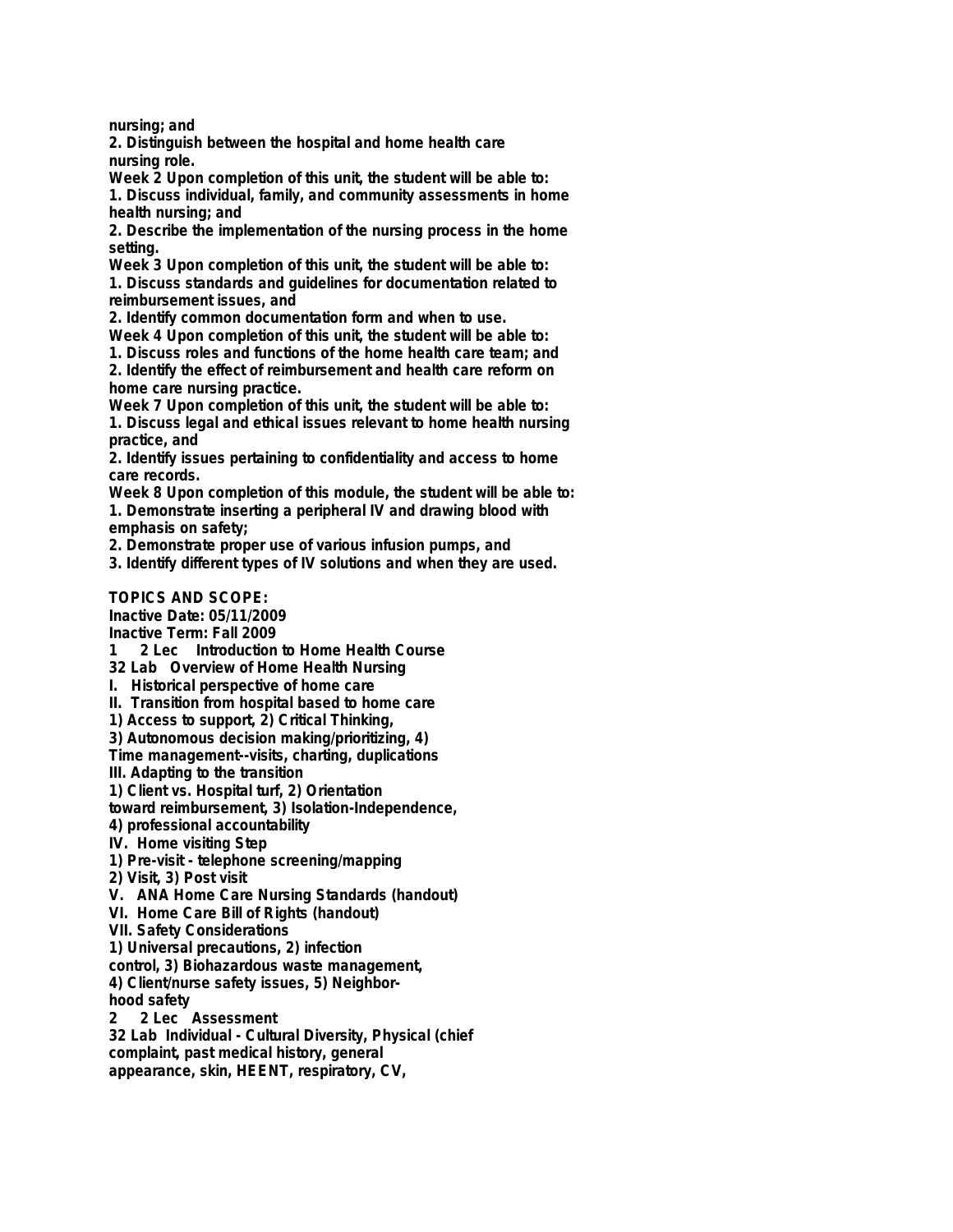**GI, musculoskeletal, neurological, endocrine, head-to-toe assessment, focus assessment), Personal Hygiene/ADLs (shopping, cleaning, cooking, transportation), Medical List/OTC, Nutrition, Social (Health maintenance-exercise, diet, stress management, lifestyles, habits, occupation, recreations), Economic, psychological--support systems, spiritual, Home Environment - neighborhood, accessibility, lighting (inside and out), sturdy handrails, non-skid stair treads, telephone and emergency telephone numbers, electrical cords and appliances, furniture arranged for unobstructed passage, comfortable temperature, smoke detectors, fireplaces/heaters, throw rugs tacked down or removed, alternative exits, basements & attics well lit and ventilated, slippers & shoes (non-skid, fit properly) medication storage, cleanliness, plumbing in good condition, shelves easy to reach, poisons clearly marked and stored separately, high toilet seats, grab bars, first aid kit. Family - demographics/locations, dynamics (support, relationships, roles, functions), self-care, coping index Community - geographical features, climate, housing/zoning, transportation, health services, data gathering, resources Problem Identification - nursing diagnosis Goals - short/long term, setting priorities Formulation of a plan for treatment Implementing Plan of Care/Treatment - family/client teaching, outcome criteria, evaluating/planning for discharge 3 2 Lec Reimbursement Issues - Medicare, Medical, managed 32 Lab care, private insurance, capitated Roles/Functions of the Home Health Nurse professional accountability, job descriptions, clinical ladders, pay, pagers, travel time Role of Home Care Providers--RN, LVN, HHA, Homemaker Interdiscipline aspects, Delegating, Case Management Role, Performance Improvement Orders - criteria for physician's orders, initial orders/referrals, skilled nursing one-timeonly visits, billable/nonbillable, supplemental orders Home visits - admission criteria, interviewing techniques, communication skills, rapport/ trust, written documentation 4 2 Lec Home Health Guidelines - regulatory issues (Title 22, 32 Lab JCAHO, CHAP, Medicare - B12, flu shots, Epogen, Calcimar I. Financial Issues A) Conditions to be met for coverage of home health services 1) Medicare initial criteria**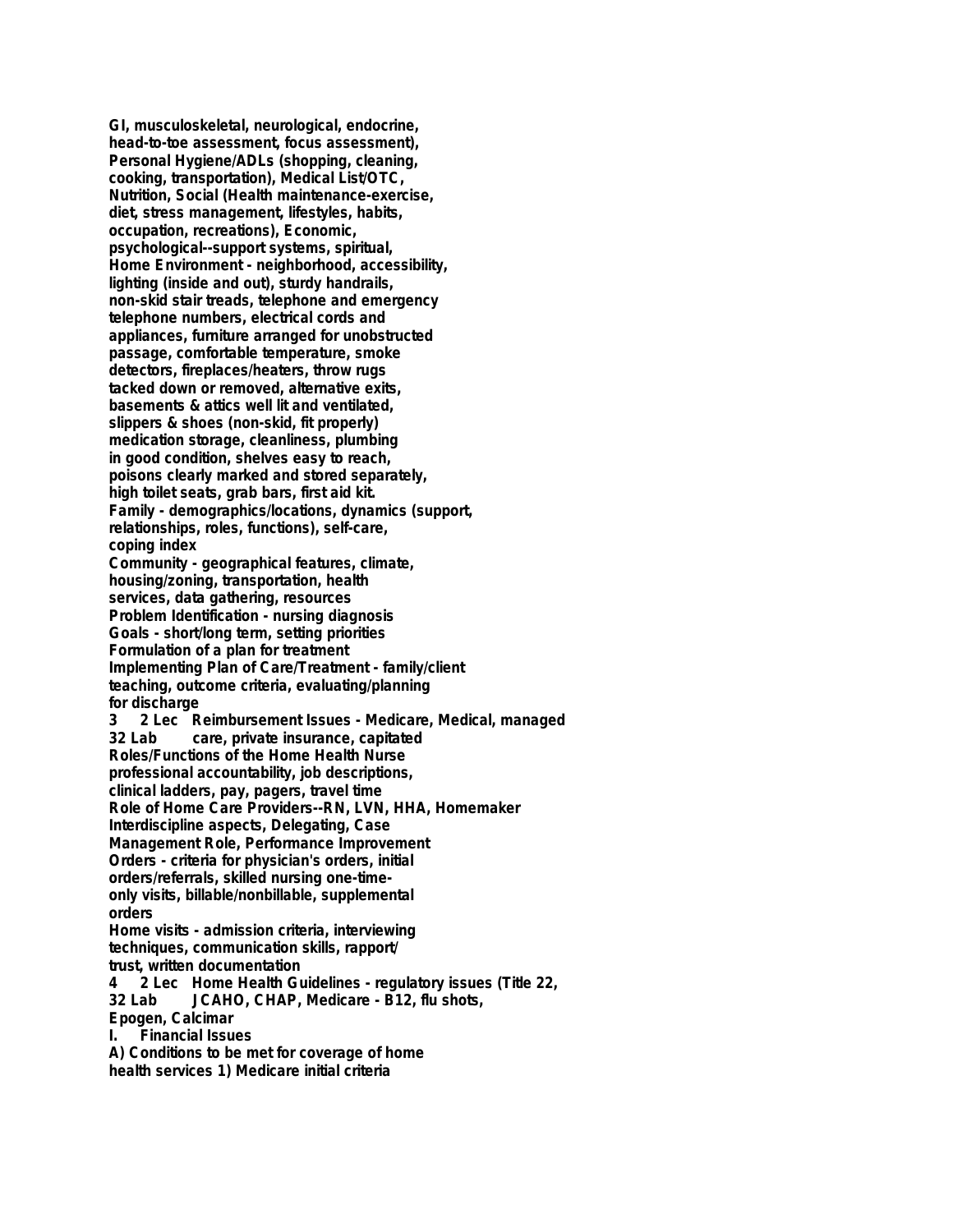**for coverage, 2) Service coverage criteria B) Reimbursement Guidelines 1) Cost caps, 2) Cost report, 3) Audit Process II. MediCal Reimbursement Guidelines A) Schedule of Maximum Allowances, B) The Treatment Authorization Process C) MediCal Case Management, D) MediCal Managed Care III. Health Maintenance Organizations (HMOs) A) Risk pools, B) Contracts, C) Utilization proces/the nurse's responsibility, D) Visit authorization/the nurse's responsibility IV. Miscellaneous Cost Factos A) Supplies, B) Mileage, C) Car Stock V. Documentation (differences based on payer-- Medicare (negative) vs. Managed Care (progress) --Home Health Certification/POT, advance directives, client's rights/responsibilities, intake process, visits-frequency, monthly visit documentation requirements, daily visit -field chart requirements, clinical pathwayscharting by exception, discharge, Resuscitation/DNR, common abbreviations, daily activity sheets, communication sheet, homebound status. 5 2 Lec Delivery of Nursing Care Across the Lifespan-- 32 Lab special populations needs, pulse oximeter/blood glucose, specimen collection/handling, wound care- clean vs sterile, enterostomal therapy Emergencies - anaphylaxis kit (for IV nurses), heparin, benadryl, epinephrine Nurse's Bag -- supplies, car stock, enteral feeding Car Stock Home Visit - essential equipment and supplies (sphygmomanometer, stethoscope, thermometers, instrument set, syringe/needles/ venipuncture devices, soap/paper towels/ antiseptic wipes, tape measure, penlight, gloves/mask/goggles, wound care supplies, catheter/suction/enema equipment, irrigation set-up, glucose monitoring device, CPR mask, other.**

#### **Bag technique**

**6 2 Lec Client/Family Education 32 Lab Overview of Patient Education - special circumstances, types of learners, adult learning principles, guidelines for effective education, determing the readiness of the learner, selecting patient education materials, documentation considerations for client teaching, challenges in client/family education**

**Pain Assessment/Management - PCA/Narcotcs (Pharmacy to deliver)**

**Hospice Care, Death of Client in Home, Special needs of the dying person, community resources, attidues about death: their effect of behavior, crisis intervention: technique and practice,**